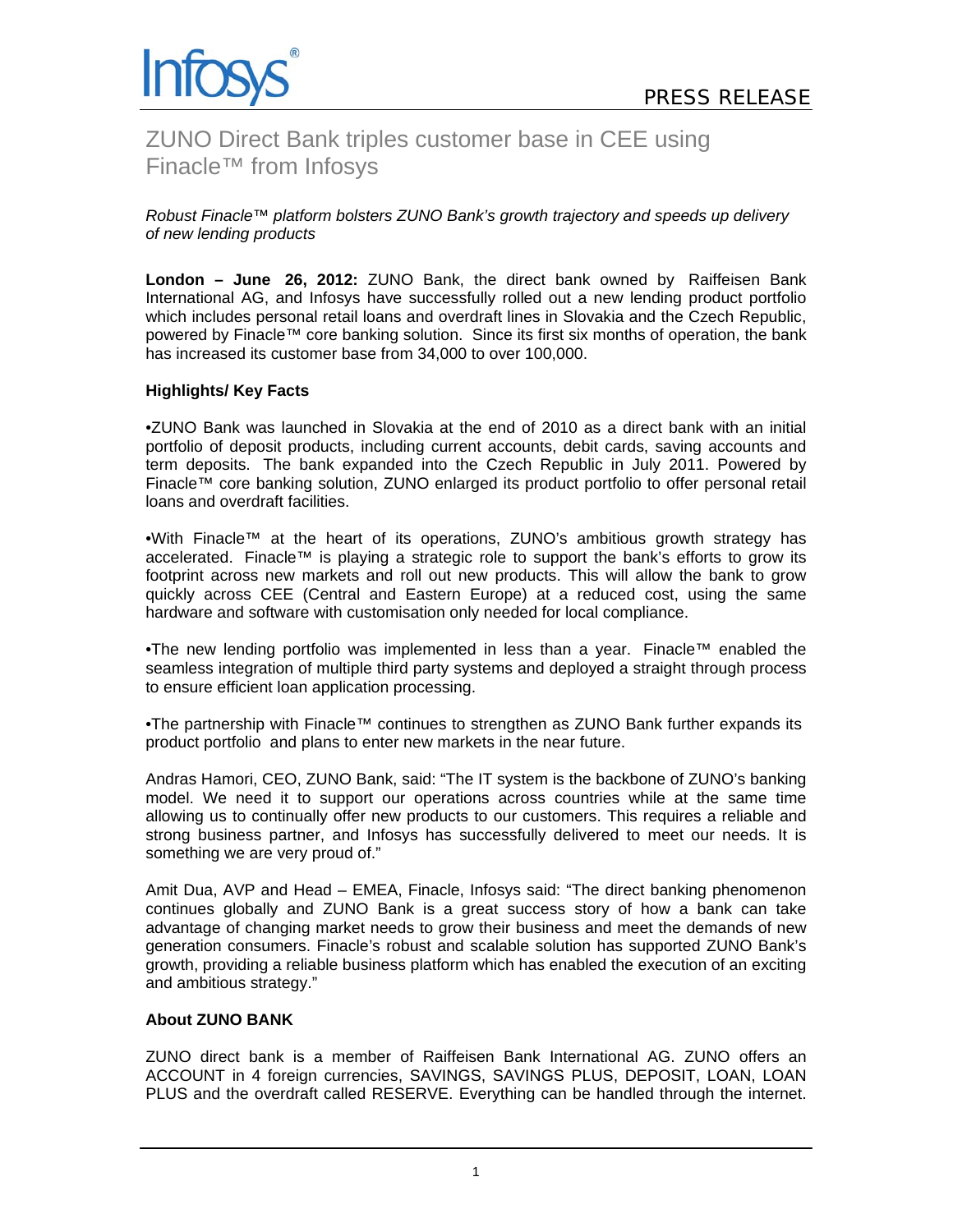

ZUNO believes in simplicity, top interest rates and open communication with client via email, call center, online chat and social media, Facebook and Twitter.

For more information about ZUNO BANK, visit the website: www.zuno.eu

ZUNO. Less bank, more life.

## **About Finacle™ Universal Banking Solution:**

Finacle from Infosys partners with banks to power-up their innovation agenda, enabling them to differentiate their products and service, enhance customer experience and achieve greater operational efficiency. This proven and effective framework for multi-disciplinary change, enables banks to shift their strategic and operational priorities. Finacle solutions address the core banking, e-banking, Islamic banking, treasury, wealth management and CRM requirements of retail, corporate and universal banks worldwide. Several powerful and differentiating features make Finacle one of the most comprehensive, flexible and scalable universal banking solutions in its class. These solutions, when associated with Finacle services, empower banks to maximize their opportunities for growth, while minimizing the risks that come with large-scale business transformation. For more information, visit www.infosys.com/finacle

### **About Infosys**

Many of the world's most successful organizations rely on the 150,000 people of Infosys to deliver measurable business value. Infosys provides business consulting, technology, engineering and outsourcing services to help clients in over 30 countries build tomorrow's enterprise.

For more information about Infosys (NASDAQ: INFY), visit www.infosys.com

### **Safe Harbor**

Certain statements in this release concerning our future growth prospects are forwardlooking statements, which involve a number of risks and uncertainties that could cause actual results to differ materially from those in such forward-looking statements. The risks and uncertainties relating to these statements include, but are not limited to, risks and uncertainties regarding fluctuations in earnings, fluctuations in foreign exchange rates, our ability to manage growth, intense competition in IT services including those factors which may affect our cost advantage, wage increases in India, our ability to attract and retain highly skilled professionals, time and cost overruns on fixed-price, fixed-time frame contracts, client concentration, restrictions on immigration, industry segment concentration, our ability to manage our international operations, reduced demand for technology in our key focus areas, disruptions in telecommunication networks or system failures, our ability to successfully complete and integrate potential acquisitions, liability for damages on our service contracts, the success of the companies in which Infosys has made strategic investments, withdrawal or expiration of governmental fiscal incentives, political instability and regional conflicts, legal restrictions on raising capital or acquiring companies outside India, and unauthorized use of our intellectual property and general economic conditions affecting our industry. Additional risks that could affect our future operating results are more fully described in our United States Securities and Exchange Commission filings including our Annual Report on Form 20-F for the fiscal year ended March 31, 2012 and on Form 6-K for the quarter ended June 30, 2011 September 30, 2011 and December 31, 2011.These filings are available at www.sec.gov. Infosys may, from time to time, make additional written and oral forwardlooking statements, including statements contained in the company's filings with the Securities and Exchange Commission and our reports to shareholders. The company does not undertake to update any forward-looking statements that may be made from time to time by or on behalf of the company